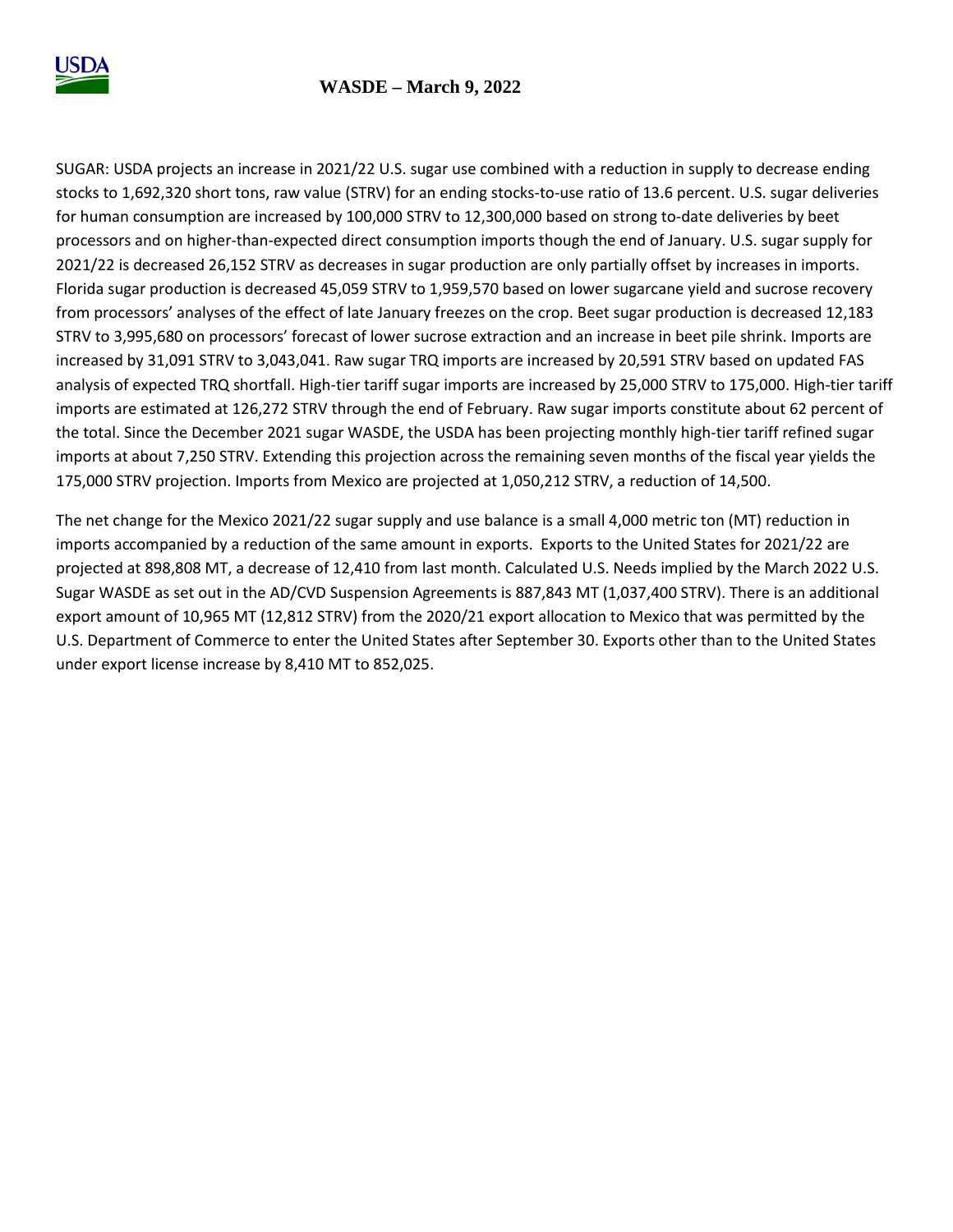## **WASDE – March 9, 2022**

## **WASDE - 622 - 16**

**U.S. Sugar Supply and Use 1/**

|                            | 2019/20 | 2020/21 Est. | 2021/22 Proj.    | 2021/22 Proj.    |
|----------------------------|---------|--------------|------------------|------------------|
|                            |         |              | Feb              | Mar              |
|                            |         |              |                  |                  |
|                            |         | 1,000 Short  |                  |                  |
|                            |         | Tons,        | Raw Value        |                  |
| <b>Beginning Stocks</b>    | 1783    | 1618         | 1705             | 1705             |
| Production 2/              | 8149    | 9233         | 9442             | 9384             |
| <b>Beet Sugar</b>          | 4351    | 5092         | 5401             | 5389             |
| Cane Sugar                 | 3798    | 4141         | 4041             | 3996             |
| Florida                    | 2106    | 2090         | 2005             | 1960             |
| Louisiana                  | 1566    | 1918         | 1906             | 1906             |
| Texas                      | 126     | 134          | 130              | 130              |
| Imports                    | 4165    | 3195         | 3012             | 3043             |
| <b>TRQ 3/</b>              | 2152    | 1749         | 1547             | 1568             |
| Other Program 4/           | 432     | 292          | 250              | 250              |
| Other 5/                   | 1581    | 1154         | 1215             | 1225             |
| Mexico                     | 1376    | 968          | 1065             | 1050             |
| <b>Total Supply</b>        | 14097   | 14046        | 14158            | 14132            |
| <b>Exports</b>             | 61      | 49           | 35               | 35               |
|                            |         |              |                  |                  |
| Deliveries                 | 12344   | 12252        | 12305            | 12405            |
| Food                       | 12246   | 12135        | 12200            | 12300            |
| Other 6/                   | 98      | 116          | 105              | 105              |
| Miscellaneous              | 74      | 40           | $\boldsymbol{0}$ | $\boldsymbol{0}$ |
| <b>Total Use</b>           | 12479   | 12341        | 12340            | 12440            |
| <b>Ending Stocks</b>       | 1618    | 1705         | 1818             | 1692             |
| <b>Stocks to Use Ratio</b> | 13      | 13.8         | 14.7             | 13.6             |
|                            |         |              |                  |                  |

1/ Fiscal years beginning Oct 1. Data and projections correspond to category components from "Sweetener Market Data" (SMD). 2/ Production projections for 2020/21 and 2021/22 are based on Crop Production and/or processor projections/industry data and/or sugar ICEC analysis where appropriate. 3/ For 2020/21, WTO raw sugar TRQ shortfall (114) and for 2021/22 (230). 4/ Composed of sugar under the re-export and polyhydric alcohol programs. 5/ Imports from Mexico; and high-tier tariff sugar and syrups not otherwise specified -- for 2019/20 (206), 2020/21 (186), and 2021/22 (175). 6/ Transfers accompanying deliveries for sugar-containing products to be exported (SCP) and polyhydric alcohol manufacture (POLY), and deliveries for livestock feed and ethanol. Total refiner license transfers for SCP and POLY inclusive of WASDE-reported deliveries: 2019/20 -- 298; estimated 2020/21 -- 298; projected 2021/22 -- 313.